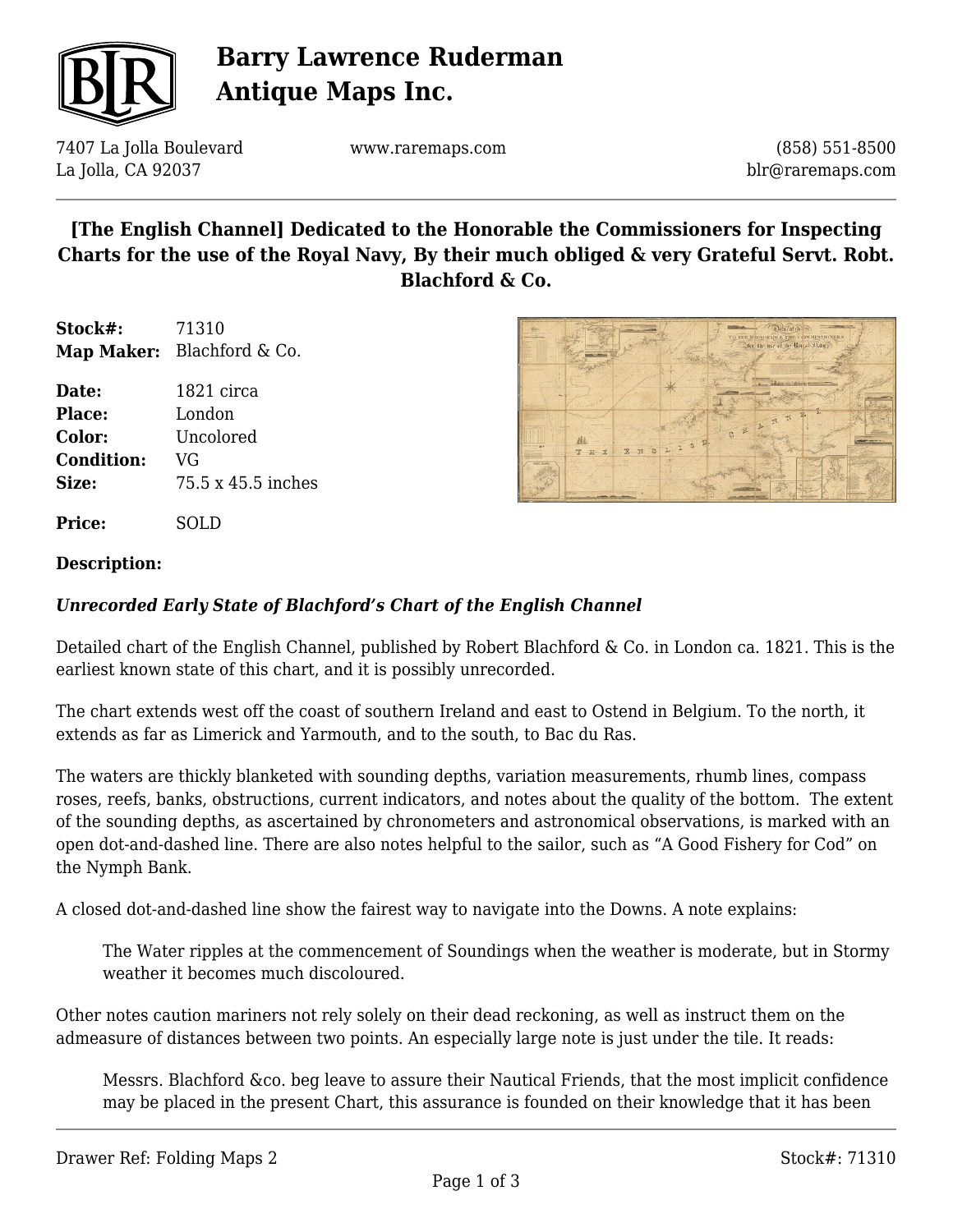

# **Barry Lawrence Ruderman Antique Maps Inc.**

7407 La Jolla Boulevard La Jolla, CA 92037

www.raremaps.com

(858) 551-8500 blr@raremaps.com

## **[The English Channel] Dedicated to the Honorable the Commissioners for Inspecting Charts for the use of the Royal Navy, By their much obliged & very Grateful Servt. Robt. Blachford & Co.**

compiled with extraordinary assiduity and attention from Authorities undoubtedly correct, the principal of which are the Grand Trigonometrical Surveys of England and France, conducted under the direction of the respective Governments; the Valuable Surveys of Mackenzie, Spence, and other distinguished Officers of both Nations, whose Works have been held in just estimation, and independent of this mass of Official matter very considerable benefit has been derived from the many obliging communications made by several experienced Ship Masters and Pilots; Upon the whole the Chart contains such a body of Authentic Information and determined positions as can but very rarely be met with in one publication and therefore justly entitles it to the flattering distinction it has been honoured with.

Mackenize is Murdoch Mackenzie, known for his exacting survey work, especially of the Orkney Islands, and the invention of the station pointer. Spence is Graeme Spence, who is best known for his survey of the Scilly Islands.

In addition to the general chart, the map includes many detailed inset charts: Cork Harbour, Scilly Islands, Plymouth Harbor, "Principally from the Surveys of Mackenzie and Spence;" Falmouth Harbor, Havre de Grace, Harbor of Cherbourg, and St. Vincent's or Ushant Channel. The largest inset is a "Plan of the Downs & Margate Roads," the entrance to the Thames and the route to the docks of Chatham, Gravesend, Woolwich, Greenwich, and, of course, London.

The chart also includes a number of attractively-engraved coastal profiles and views of lighthouses. These include the Eddystone Lighthouse. While the light referred to here would have been the third light constructed, the first, erected in 1699, was the world's first open-ocean lighthouse.

A final detail is a table with a series of important coordinates, taken from the national trigonometrical surveys. This table is complete with corrections to the coordinates as printed in the *Philosophical Transactions*. The *Transactions* are the publication of the Royal Society of London, and were the first scientific periodical.

### **Dating the map**

The map is "Drawn by Willm. Lane, Hydrographer & Teacher of Navigation, No. 79 Leadenhall Street." Similarly, Blachford's address is given as Navigation Warehouse, 79 Leadenhall Street.

Lane and Blachford were known to be operating from the Leadenhall address in 1821. The Library of Congress collection includes a copy of the map dated 1824, with the address listed as "Navigation